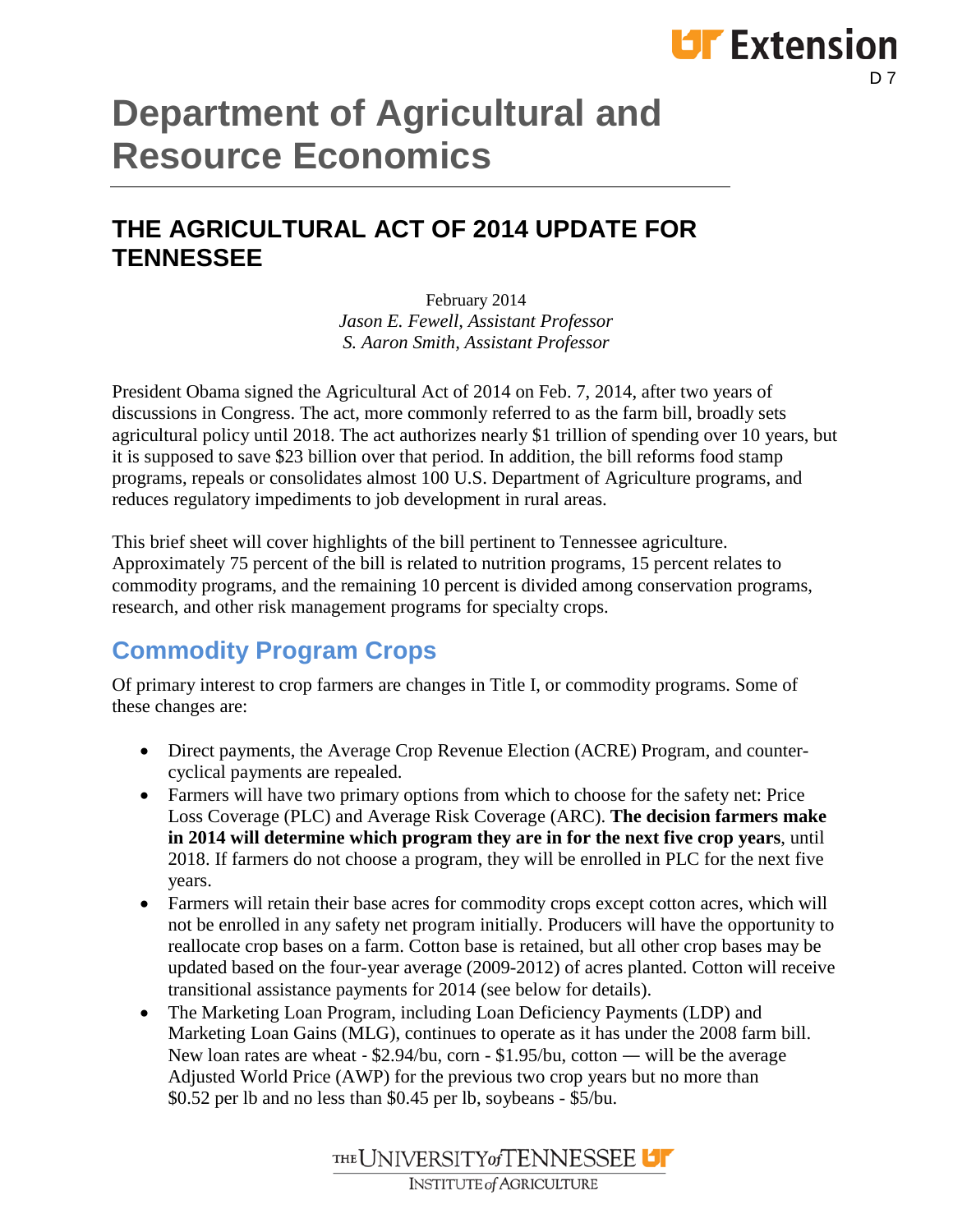- PLC is a "target price" type program. Under this program, farmers receive payments on 85 percent of their base acres if prices fall below reference prices established by the USDA. The payment will be based on their program yields, which should be updated at the time of program election. Farmers can choose to participate on a covered commodity by covered commodity basis.
	- o Reference prices

| $\mathbf{E}$ . | Wheat:         | \$5.50/bu |
|----------------|----------------|-----------|
| $\blacksquare$ | Corn:          | \$3.70/bu |
|                | Grain sorghum: | \$3.95/bu |
|                | Soybeans:      | \$8.40/bu |

- o For example, if a farmer has 100 acres of corn with a program yield of 150 bushels/acre and the cash price for corn is \$3.60/bu, then a farmer will receive a total payment of \$1,275 (150 bu \* \$0.10/bu \* 85 acres), or \$12.75/acre.
- ARC is a revenue-based program. Farmers choose whether to enroll in a county-based or individual program. If they choose individual ARC, they must enroll all covered commodities in ARC, but if they choose the county-based program, they can enroll some commodities in the PLC program and some in ARC.
	- o County ARC will pay when a farmer's revenue is between 76 percent and 86 percent of a five-year rolling Olympic average (average excluding the high and low years). It pays on 85 percent of base acres.
	- o Individual ARC will pay when a farmer's revenue is between 76 percent and 86 percent of a five-year rolling Olympic average. It pays on 65 percent of base acres.
- Expectations for future crop prices will be an important consideration when choosing whether to enroll in PLC or ARC. If prices are expected to stay above PLC reference prices, ARC may be the better choice. However, if prices are expected to be below PLC reference prices, PLC is the better choice. Farmers may enroll in PLC and county ARC for different crops. This may be a sound risk management strategy depending on an individual's situation.
- Beginning in 2015, the cotton safety net program will be called STAX (Stacked Income Protection Plan). For 2014, cotton will be in a transition phase where farmers will receive a payment on 60 percent of their base acres.
- Sign-up dates are unknown at this time, but could be in the summer. FSA and other regulatory agencies must write implementation rules before farmers can sign up for the programs.
- Payment limits are \$125,000 per year for individuals and \$250,000 per year for couples.

### **Crop Insurance**

- Crop insurance is effectively unchanged from previous years.
- Conservation compliance is required to receive cost share for crop insurance.
- Producers who enroll in the PLC program are eligible to purchase a Supplemental Coverage Option (SCO) with a 65 percent cost share on the premium.
	- o The SCO will cover losses greater than 14 percent of normal levels. It will cover losses between 86 percent and coverage level of individual insurance.
	- o Farmers can choose between a county or individual yield and loss when determining indemnities.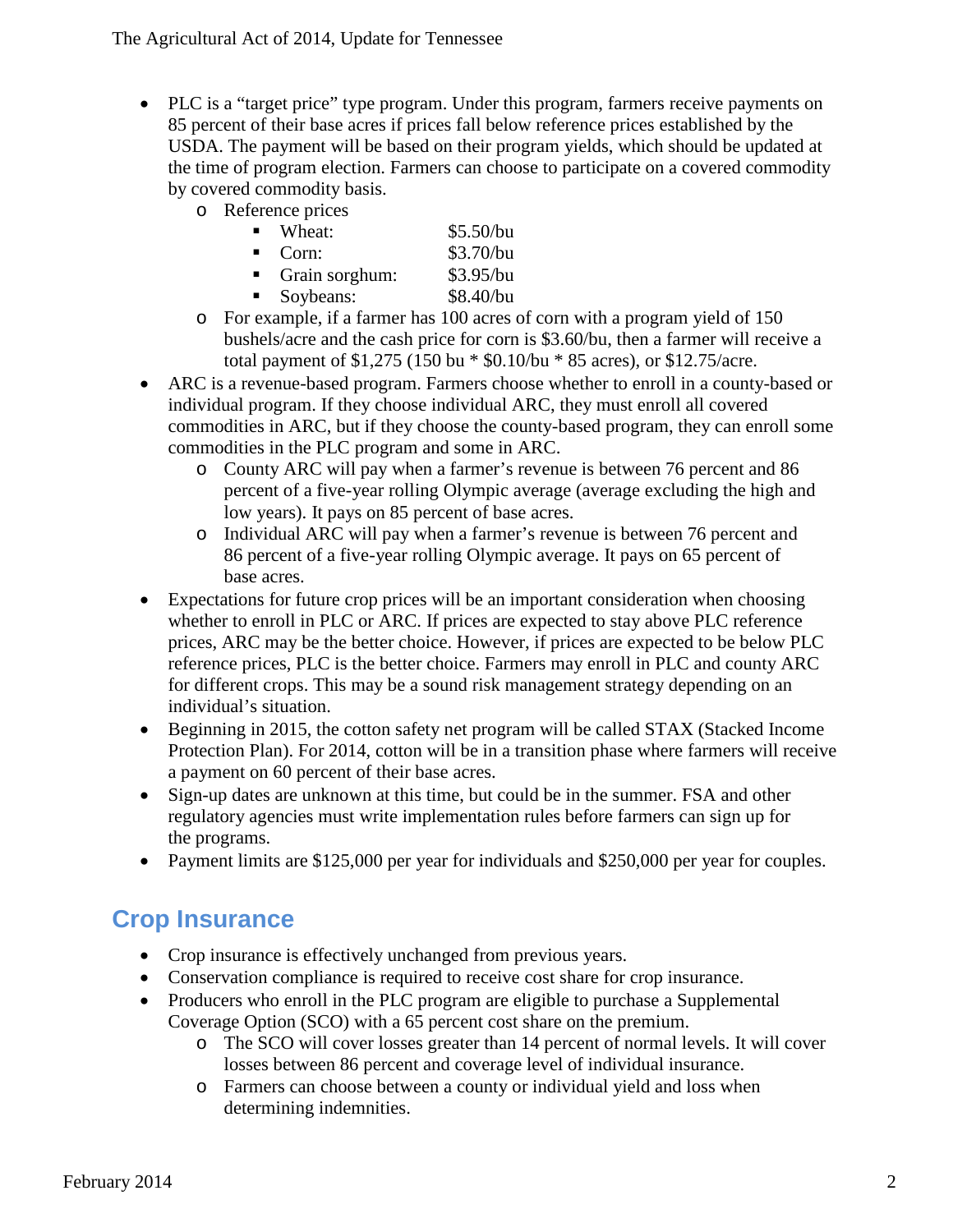- Beginning in 2015, producers who raise crops on both dryland and irrigated land can insure the crops at different coverage levels.
- Beginning farmers and ranchers shall receive premium assistance 10 percentage points greater than would otherwise be available.

## **Dairy**

- The Dairy Product Price Support, Milk Income Loss Contract (MILC), Dairy Export Incentive Programs, and Federal Milk Marketing Order Review Commission will all be repealed.
- The actual dairy production margin is established as the difference between the all milk price and average feed cost as established by USDA. It is calculated for a consecutive two-month period.
	- o The all milk price is the average price received by dairy operations for all milk sold to plants and dealers in the U.S.
	- o The average feed cost is the average cost of feed used to produce one hundredweight of milk. It is calculated as the sum of:
		- 1.0728 \* monthly corn price in bushels received by farmers in the U.S.
		- $\bullet$  0.00735  $*$  monthly soybean meal price per ton in Central Illinois.
		- $\blacksquare$  0.0137  $*$  monthly alfalfa price per ton received by farmers in the U.S.
- A new Margin Protection Program will be established on or before Sept. 1, 2014, and is intended to cover shortfalls in income when actual dairy production margins are less than threshold levels set by USDA. The MILC program payments will be available until the Milk Protection Program is running.
- To receive margin protection payments, dairy operations shall annually elect a coverage level threshold between \$4 and \$8 in \$0.50 increments and a percentage of coverage from 25 percent and 90 percent in 5 percent increments of production history.
- Dairy producers will pay premiums to participate in the Margin Protection Program based on the following schedule:

| Marketing 4 million or fewer pounds per year |                  | Marketing over 4 million pounds per year |                  |
|----------------------------------------------|------------------|------------------------------------------|------------------|
| Coverage Level                               | Premium per cwt. | Coverage Level                           | Premium per cwt. |
| \$4.00                                       | None             | \$4.00                                   | None             |
| \$4.50                                       | \$0.010          | \$4.50                                   | \$0.020          |
| \$5.00                                       | \$0.025          | \$5.00                                   | \$0.040          |
| \$5.50                                       | \$0.040          | \$5.50                                   | \$0.100          |
| \$6.00                                       | \$0.055          | \$6.00                                   | \$0.155          |
| \$6.50                                       | \$0.090          | \$6.50                                   | \$0.290          |
| \$7.00                                       | \$0.217          | \$7.00                                   | \$0.830          |
| \$7.50                                       | \$0.300          | \$7.50                                   | \$1.060          |
| \$8.00                                       | \$0.475          | \$8.00                                   | \$1.360          |